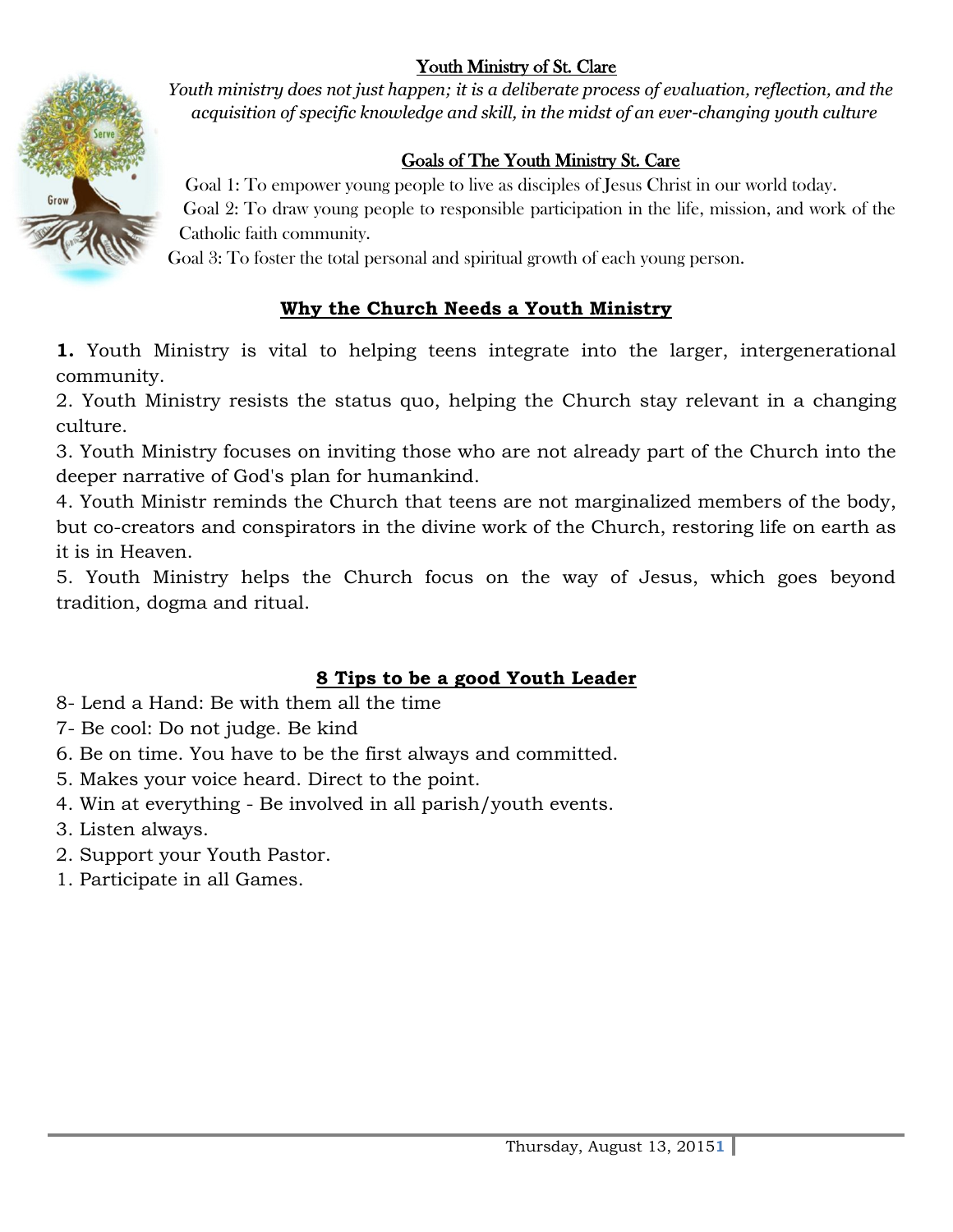1a. A lay ecclesial minister demonstrates personal and spiritual maturity in ministry with the people of God.

## **Vision Statement**

1b. A lay ecclesial minister exhibits personal maturity through a balanced lifestyle, a positive self-image, and appropriate relationships. The minister develops a spiritual maturity formed in theological reflection, based on Gospel values, and nurtured in private, communal, and liturgical prayer. The minister views God, church, and the world in a holistic manner and engages in communal worship and social justice.

- **Position Title: Director/Coordinator of Youth Ministry** I.
- II. Primary Function of This Position: The Director/Coordinator of Youth Ministry is responsible for coordinating the efforts of the Parish in providing Comprehensive Youth Ministry /Faith Formation for junior high and senior high youth.

#### **III. Working Relationships:**

- a. Accountable to the Pastor and functions as part of the Parish Pastoral Staff.
- b. Assesses and continues developing Comprehensive Youth Ministry embracing advocacy, catechesis, community life, evangelization, justice and service, leadership development, prayer and worship, and pastoral care.
- c. Maintains contact with the Archdiocesan Office of Youth Ministry, gains familiarity with Archdiocesan policies and guidelines, and attends Archdiocesan meetings.
- d. Works in concert with heads of ministry, clergy, staff, parish council, and area schools.
- e. Facilitates the harmonious working together of the various personnel and programs that embody the parish youth ministry efforts.

#### **IV. Pastoral Staff Responsibilities:**

- a. Maintains communication with the Pastor and other staff members.
- b. Attends staff meetings and events.
- Acts as staff resource person on issues relating to youth ministry and adolescent faith formation. c.

#### **Youth Ministry/Adults-** the adults will be an external team governed by the Pastor:

Coordinator - Belinda Gonzáles

Co-Director-?

The Adult participation will be: support (help) the team members of the Youth Ministry in St. Clare, fundraisers, Sundays meetings ad integrate the parents with their children. The team will prepare each meeting;